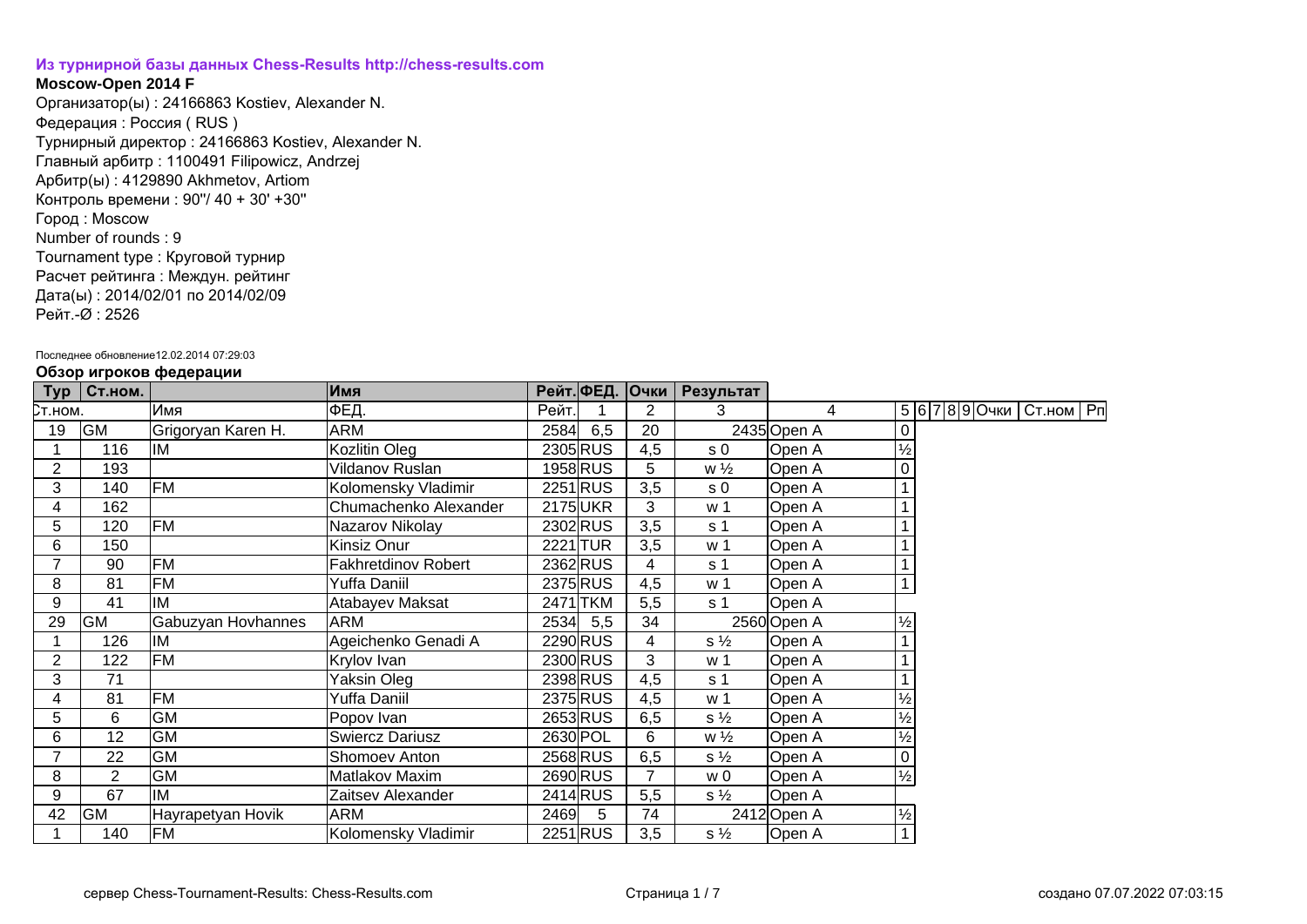| $\overline{2}$          | 126              | <b>IM</b>                | Ageichenko Genadi A     | 2290 RUS                 | 4                | w 1                       | Open A      | $\frac{1}{2}$            |
|-------------------------|------------------|--------------------------|-------------------------|--------------------------|------------------|---------------------------|-------------|--------------------------|
| $\overline{3}$          | 107              | $\overline{FM}$          | Shahinyan David         | 2339 ARM                 | $\overline{4,5}$ | $s\frac{1}{2}$            | Open A      | $\overline{0}$           |
| $\overline{\mathbf{4}}$ | $\overline{93}$  |                          | Xu Yinglun              | <b>2357 CHN</b>          | 5                | w <sub>0</sub>            | Open A      | $\overline{1}$           |
| $\overline{5}$          | 106              |                          | <b>Khanin Semen</b>     | 2340 RUS                 | $\overline{4,5}$ | s <sub>1</sub>            | Open A      | $\overline{1}$           |
| 6                       | 94               | <b>FM</b>                | Mikhailov Viacheslav    | 2356 RUS                 | 4,5              | w <sub>1</sub>            | Open A      | $\frac{1}{2}$            |
| $\overline{7}$          | 81               | <b>FM</b>                | <b>Yuffa Daniil</b>     | 2375 RUS                 | 4,5              | $s\frac{1}{2}$            | Open A      | $\overline{0}$           |
| $\overline{8}$          | 10               | <b>GM</b>                | Kovalenko Igor          | 2642 LAT                 | 5,5              | w <sub>0</sub>            | Open A      | $\frac{1}{2}$            |
| $\overline{9}$          | 86               |                          | Akhmetov Ayan           | 2369 KAZ                 | 5                | $\overline{s\frac{1}{2}}$ | Open A      |                          |
| 45                      | FM               | Aghasaryan Robert        | <b>ARM</b>              | 2467<br>6                | $\overline{24}$  |                           | 2614 Open A | $\frac{1}{2}$            |
| $\mathbf 1$             | 143              |                          | Popov Mikhail           | 2246 RUS                 | $\overline{3,5}$ | $w\frac{1}{2}$            | Open A      | $\overline{1}$           |
| $\overline{2}$          | 141              | $\overline{FM}$          | Papayan Oleg            | 2247 RUS                 | $\overline{3,5}$ | s <sub>1</sub>            | Open A      | $\overline{1}$           |
| $\overline{3}$          | 128              |                          | <b>Chernyuk Mikhail</b> | 2277 RUS                 | 4,5              | w <sub>1</sub>            | Open A      | $\frac{1}{2}$            |
| $\overline{\mathbf{4}}$ | 1                | $\overline{GM}$          | Moiseenko Alexander     | 2710UKR                  | $\overline{7}$   | $s\frac{1}{2}$            | Open A      | $\overline{1}$           |
| 5                       | $\overline{5}$   | $\overline{GM}$          | Shimanov Aleksandr      | 2658 RUS                 | $\overline{5,5}$ | w <sub>1</sub>            | Open A      | $\frac{1}{2}$            |
| $6\phantom{a}$          | $\overline{13}$  | $\overline{GM}$          | <b>Kokarev Dmitry</b>   | 2628 RUS                 | $\overline{6}$   | $s\frac{1}{2}$            | Open A      | $\overline{\frac{1}{2}}$ |
| $\overline{7}$          | $\overline{28}$  | <b>GM</b>                | Geller Jakov            | 2536 RUS                 | 6,5              | $w\frac{1}{2}$            | Open A      | $\frac{1}{2}$            |
| $\overline{8}$          | $\overline{25}$  | $\overline{GM}$          | Savchenko Boris         | 2556 RUS                 | 6,5              | $s\frac{1}{2}$            | Open A      | $\frac{1}{2}$            |
| $\overline{9}$          | $\overline{27}$  | <b>GM</b>                | Kornev Alexei           | 2539RUS                  | $6\overline{6}$  | $W\frac{1}{2}$            | Open A      |                          |
| 51                      | $\overline{GM}$  | Petrosian Davit G.       | <b>ARM</b>              | 2452<br>4,5              | 114              |                           | 2268 Open A | $\frac{1}{2}$            |
| $\mathbf 1$             | 149              | <b>FM</b>                | Zhadanov Vasili B.      | 2229 RUS                 | 3,5              | $W\frac{1}{2}$            | Open A      | $\overline{\frac{1}{2}}$ |
| $\overline{2}$          | 147              |                          | <b>Tleptsok Ruslan</b>  | 2240 RUS                 | $\overline{2}$   | $s\frac{1}{2}$            | Open A      | $\overline{0}$           |
| 3                       | 123              | $\overline{\text{CM}}$   | Petrosyan Manuel        | 2296 ARM                 | $\overline{5,5}$ | w <sub>0</sub>            | Open A      | $\overline{\frac{1}{2}}$ |
| $\overline{4}$          | $\overline{137}$ |                          | <b>Bakunts Rafael</b>   | 2259 ARM                 | $\overline{4}$   | $s\frac{1}{2}$            | Open A      | $\overline{1}$           |
| $\overline{5}$          | 126              | $\overline{\mathsf{IM}}$ | Ageichenko Genadi A     | 2290 RUS                 | $\overline{4}$   | w <sub>1</sub>            | Open A      | $\overline{0}$           |
| 6                       | 107              | $\overline{FM}$          | Shahinyan David         | 2339 ARM                 | $\overline{4,5}$ | $\overline{w}$ 0          | Open A      | $\overline{\frac{1}{2}}$ |
| $\overline{7}$          | 142              |                          | Miroshnichenko Pavel    | 2246 RUS                 | $\overline{4}$   | $s\frac{1}{2}$            | Open A      | $\overline{\frac{1}{2}}$ |
| $\overline{8}$          | 135              | <b>WGM</b>               | Soumya Swaminathan      | 2264 IND                 | $\overline{3,5}$ | $s\frac{1}{2}$            | Open A      | $\overline{1}$           |
| $\overline{9}$          | $\frac{143}{x}$  |                          | Popov Mikhail           | 2246 RUS                 | $\overline{3,5}$ | w <sub>1</sub>            | Open A      |                          |
| $\overline{56}$         | <b>GM</b>        | Harutjunyan Gevorg       | <b>ARM</b>              | 2436<br>$\overline{5,5}$ | $\overline{53}$  |                           | 2339 Open A | $\overline{1}$           |
| $\mathbf{1}$            | 154              |                          | Elistratov Semen        | 2212RUS                  | 4                | s <sub>1</sub>            | Open A      | $\overline{0}$           |
| $\overline{2}$          | 152              |                          | Zimin Alexey            | 2216 RUS                 | $\overline{5}$   | w <sub>0</sub>            | Open A      | $\overline{0}$           |
| $\overline{3}$          | 116              | <b>IM</b>                | Kozlitin Oleg           | 2305 RUS                 | $\overline{4,5}$ | s <sub>0</sub>            | Open A      | $\overline{1}$           |
| $\overline{\mathbf{4}}$ | 142              |                          | Miroshnichenko Pavel    | 2246 RUS                 | 4                | w <sub>1</sub>            | Open A      | $\overline{0}$           |
| $\overline{5}$          | 110              | $\overline{FM}$          | <b>Bublei Pavel</b>     | 2325 RUS                 | $\overline{4,5}$ | $\sqrt{s}$ 0              | Open A      | $\overline{\frac{1}{2}}$ |
| 6                       | 184              |                          | <b>Maksimov Dmitri</b>  | 2086 RUS                 | $\overline{3,5}$ | $W\frac{1}{2}$            | Open A      | $\overline{1}$           |
| $\overline{7}$          | $\overline{146}$ |                          | Stegariu Vlad-Ionut     | $2241$ ROU               | $\overline{3,5}$ | s <sub>1</sub>            | Open A      | $\overline{1}$           |
| 8                       | 100              | $\overline{FM}$          | <b>Petrov Nikita</b>    | 2349 RUS                 | 4,5              | w <sub>1</sub>            | Open A      | $\overline{1}$           |
| $\boldsymbol{9}$        | $\overline{96}$  | $\overline{FM}$          | Bogachkov Igor          | 2355 RUS                 | 4,5              | s <sub>1</sub>            | Open A      |                          |
| 65                      | lıM              | Simonian Tigran          | <b>ARM</b>              | 2421<br>5                | 61               |                           | 2452 Open A | $\mathbf{1}$             |
| $\mathbf 1$             | 163              |                          | Vasilyev Vasily         | 2175 RUS                 | $\overline{4,5}$ | w <sub>1</sub>            | Open A      | $\overline{1}$           |
| $\overline{2}$          | 5                | $\overline{GM}$          | Shimanov Aleksandr      | 2658 RUS                 | $\overline{5,5}$ | s <sub>1</sub>            | Open A      | $\frac{1}{2}$            |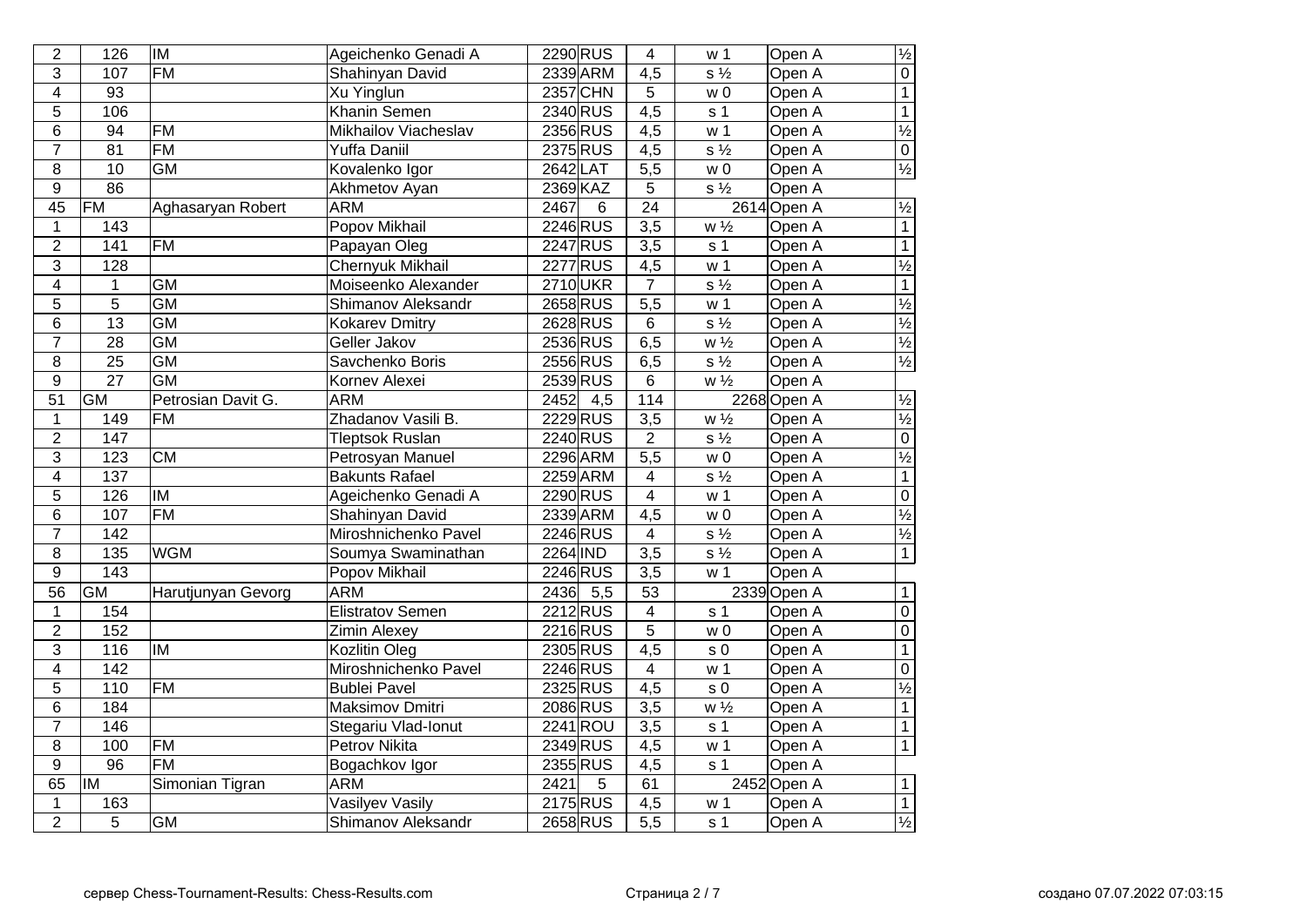| 3                | $\overline{7}$    | <b>GM</b>                | <b>Bartel Mateusz</b>     | 2651 POL                 | $\overline{7}$   | $w\sqrt{2}$               | Open A      | $\overline{0}$           |
|------------------|-------------------|--------------------------|---------------------------|--------------------------|------------------|---------------------------|-------------|--------------------------|
| $\overline{4}$   | $\overline{17}$   | <b>GM</b>                | <b>Ponkratov Pavel</b>    | 2611RUS                  | 6,5              | s <sub>0</sub>            | Open A      | $\overline{1}$           |
| 5                | 179               |                          | <b>Abelguzin Dinar</b>    | 2109 RUS                 | $\overline{4}$   | w <sub>1</sub>            | Open A      | $\overline{0}$           |
| 6                | $\overline{22}$   | <b>GM</b>                | <b>Shomoev Anton</b>      | 2568 RUS                 | 6,5              | W <sub>0</sub>            | Open A      | $\frac{1}{2}$            |
| $\overline{7}$   | $\frac{117}{117}$ |                          | <b>Sychev Klementy</b>    | 2305 RUS                 | $\overline{4,5}$ | $s\frac{1}{2}$            | Open A      | $\frac{1}{2}$            |
| 8                | 128               |                          | <b>Chernyuk Mikhail</b>   | 2277 RUS                 | $\overline{4,5}$ | $\overline{s\frac{1}{2}}$ | Open A      | $\frac{1}{2}$            |
| 9                | $\frac{111}{111}$ | <b>FM</b>                | Faizrakhmanov Ramil       | 2323 RUS                 | 5                | $W\frac{1}{2}$            | Open A      |                          |
| 68               | FM                | Harutyunian Tigran K.    | <b>ARM</b>                | 2405<br>5,5              | 49               |                           | 2451 Open A | $\overline{1}$           |
| $\mathbf 1$      | 166               |                          | Kozak Adam                | <b>2168 HUN</b>          | $\overline{3}$   | s <sub>1</sub>            | Open A      | $\frac{1}{2}$            |
| $\overline{2}$   | 16                | <b>GM</b>                | Amonatov Farrukh          | 2613TJK                  | 6,5              | $w\frac{1}{2}$            | Open A      | $\frac{1}{2}$            |
| 3                | $\overline{20}$   | <b>GM</b>                | <b>Grigoriants Sergey</b> | 2581 RUS                 | 6,5              | $s\frac{1}{2}$            | Open A      | $\overline{0}$           |
| $\overline{4}$   | $\overline{24}$   | <b>IM</b>                | Mozharov Mikhail          | 2564 RUS                 | 6,5              | w <sub>0</sub>            | Open A      | $\overline{0}$           |
| $\overline{5}$   | 118               | $\overline{\mathsf{IM}}$ | Rjabzev Konstantin        | 2304 RUS                 | $\overline{3,5}$ | $\sqrt{s}$ 0              | Open A      | $\overline{1}$           |
| 6                | 141               | <b>FM</b>                | Papayan Oleg              | 2247 RUS                 | $\overline{3,5}$ | w <sub>1</sub>            | Open A      | $\overline{\frac{1}{2}}$ |
| $\overline{7}$   | 124               |                          | <b>Afanasiev Nikita</b>   | 2294 RUS                 | 3,5              | $s\frac{1}{2}$            | Open A      | $\overline{1}$           |
| 8                | 144               |                          | <b>Rudometov Maxim</b>    | 2245 RUS                 | 3,5              | w <sub>1</sub>            | Open A      | $\overline{1}$           |
| $\overline{9}$   | 110               | <b>FM</b>                | <b>Bublei Pavel</b>       | 2325 RUS                 | 4,5              | s <sub>1</sub>            | Open A      |                          |
| 72               |                   | Gevorgyan David          | <b>ARM</b>                | 5,5<br>2397              | 56               |                           | 2336 Open A | $\overline{\frac{1}{2}}$ |
| $\mathbf 1$      | 170               | <b>WIM</b>               | Ivana Maria Furtado       | 2155 IND                 | $\overline{3,5}$ | $s\frac{1}{2}$            | Open A      | $\overline{0}$           |
| $\overline{2}$   | 148               |                          | <b>Denishev Marat</b>     | 2239RUS                  | 3,5              | w <sub>0</sub>            | Open A      | $\overline{1}$           |
| 3                | 144               |                          | Rudometov Maxim           | 2245 RUS                 | $\overline{3,5}$ | s <sub>1</sub>            | Open A      | $\overline{\frac{1}{2}}$ |
| $\overline{4}$   | 140               | FM                       | Kolomensky Vladimir       | 2251 RUS                 | $\overline{3,5}$ | $w\frac{1}{2}$            | Open A      | $\overline{1}$           |
| $\overline{5}$   | 122               | <b>FM</b>                | Krylov Ivan               | 2300 RUS                 | $\overline{3}$   | $-1K$                     | Open A      | $\overline{0}$           |
| 6                | 5                 | <b>GM</b>                | Shimanov Aleksandr        | 2658 RUS                 | $\overline{5,5}$ | $\sqrt{s}$ 0              | Open A      | $\overline{1}$           |
| $\overline{7}$   | $\overline{121}$  | <b>IM</b>                | <b>Mischuk Dmitry</b>     | 2300 UKR                 | $\overline{3}$   | w <sub>1</sub>            | Open A      | $\overline{\frac{1}{2}}$ |
| 8                | 151               |                          | <b>Tarasov Alexandr</b>   | 2216 RUS                 | 4,5              | $s\frac{1}{2}$            | Open A      | $\overline{1}$           |
| $\overline{9}$   | $\overline{128}$  |                          | Chernyuk Mikhail          | <b>2277 RUS</b>          | 4,5              | w <sub>1</sub>            | Open A      |                          |
| 107              | <b>FM</b>         | Shahinyan David          | <b>ARM</b>                | 2339<br>4,5              | 84               |                           | 2432 Open A | $\mathbf{1}$             |
| $\mathbf 1$      | 10                | <b>GM</b>                | Kovalenko Igor            | 2642LAT                  | $\overline{5,5}$ | s <sub>1</sub>            | Open A      | $\overline{\frac{1}{2}}$ |
| $\overline{2}$   | $\overline{41}$   | $\overline{\mathsf{IM}}$ | Atabayev Maksat           | 2471 TKM                 | $\overline{5,5}$ | $\overline{w\frac{1}{2}}$ | Open A      | $\overline{\frac{1}{2}}$ |
| 3                | $\overline{42}$   | GM                       | Hayrapetyan Hovik         | 2469 ARM                 | 5                | $w \frac{1}{2}$           | Open A      | $\overline{0}$           |
| $\overline{4}$   | 60                | <b>GM</b>                | Krapivin Alexander        | 2430 RUS                 | $\frac{1}{5,5}$  | $\sqrt{s}$ 0              | Open A      | $\overline{\frac{1}{2}}$ |
| 5                | $\overline{54}$   | <b>GM</b>                | Beshukov Sergei           | 2440 RUS                 | 4,5              | $w\frac{1}{2}$            | Open A      | $\overline{1}$           |
| 6                | $\overline{51}$   | GM                       | Petrosian Davit G.        | 2452 ARM                 | $\overline{4,5}$ | s <sub>1</sub>            | Open A      | $\overline{0}$           |
| $\overline{7}$   | $\overline{57}$   | F M                      | Seliverstov Vladimir      | 2436 RUS                 | $\overline{5}$   | $\overline{w}$ 0          | Open A      | $\overline{0}$           |
| $\overline{8}$   | $\overline{37}$   | <b>IM</b>                | <b>Matinian Nikita</b>    | 2491 RUS                 | $\frac{1}{5,5}$  | s <sub>0</sub>            | Open A      | $\overline{1}$           |
| $\overline{9}$   | 185               |                          | Garifullin Ildar          | 2061 RUS                 | $\overline{3,5}$ | w <sub>1</sub>            | Open A      |                          |
| $\overline{123}$ | CM                | Petrosyan Manuel         | <b>ARM</b>                | 2296<br>$\overline{5,5}$ | $\overline{52}$  |                           | 2435 Open A | $\overline{0}$           |
| $\mathbf 1$      | $\overline{26}$   | <b>GM</b>                | Gabrielian Artur          | 2555 RUS                 | $\overline{6}$   | s <sub>0</sub>            | Open A      | $\overline{1}$           |
| $\overline{2}$   | 178               |                          | <b>Smagin Nikita</b>      | 2117 RUS                 | $\overline{0}$   | w <sub>1</sub>            | Open A      | $\overline{1}$           |
| $\overline{3}$   | $\overline{51}$   | <b>GM</b>                | Petrosian Davit G.        | 2452 ARM                 | $\overline{4,5}$ | s <sub>1</sub>            | Open A      | $\overline{0}$           |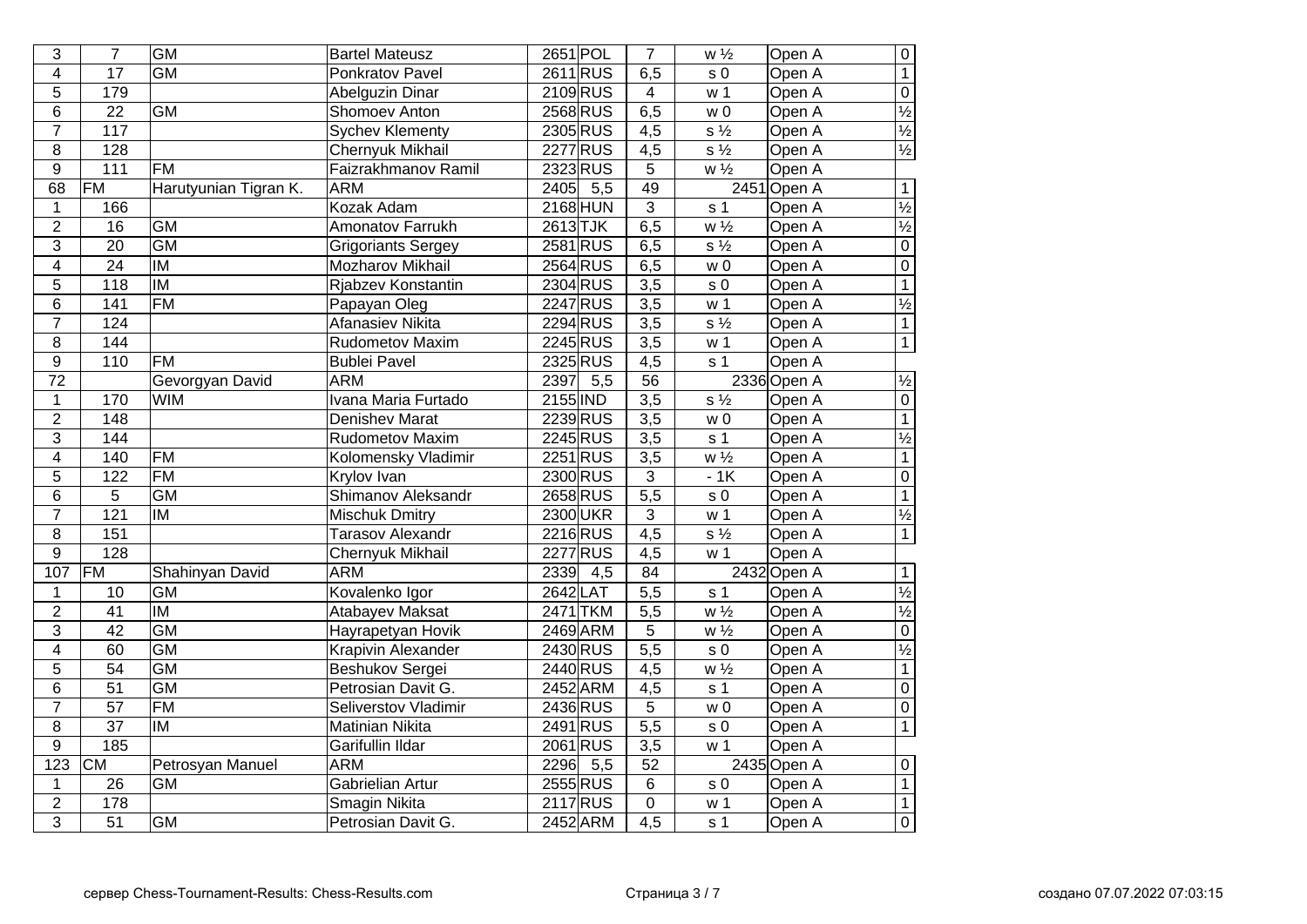| $\overline{4}$   | $\overline{57}$  | <b>FM</b>             | Seliverstov Vladimir        | 2436 RUS                 | 5                       | W <sub>0</sub>            | Open A            | $\overline{0}$           |
|------------------|------------------|-----------------------|-----------------------------|--------------------------|-------------------------|---------------------------|-------------------|--------------------------|
| 5                | $\overline{73}$  | <b>IM</b>             | <b>Arslanov Shamil</b>      | 2396 RUS                 | $\overline{5,5}$        | s <sub>0</sub>            | Open A            | $\overline{1}$           |
| 6                | 183              |                       | Vekerchuk Maxim             | 2088 RUS                 | $\mathbf{3}$            | w <sub>1</sub>            | Open A            | $\frac{1}{2}$            |
| $\overline{7}$   | 77               | lм                    | <b>Amanov Zhanibek</b>      | 2387 KAZ                 | $\overline{4}$          | $s\frac{1}{2}$            | Open A            | $\overline{1}$           |
| $\bf 8$          | 90               | FM                    | <b>Fakhretdinov Robert</b>  | 2362 RUS                 | $\overline{\mathbf{4}}$ | w <sub>1</sub>            | Open A            | $\overline{1}$           |
| 9                | 71               |                       | Yaksin Oleg                 | 2398 RUS                 | 4,5                     | s <sub>1</sub>            | Open A            |                          |
| $\overline{137}$ |                  | <b>Bakunts Rafael</b> | <b>ARM</b>                  | 2259<br>$\overline{4}$   | 122                     |                           | 2337 Open A       | $\pmb{0}$                |
| 1                | 39               | <b>GM</b>             | Naumkin Igor                | 2478 RUS                 | 5,5                     | s <sub>0</sub>            | Open A            | $\overline{0}$           |
| $\overline{2}$   | 10               | <b>GM</b>             | Kovalenko Igor              | 2642 LAT                 | $\overline{5,5}$        | W <sub>0</sub>            | Open A            | $\overline{1}$           |
| 3                | 174              |                       | <b>Khahaev Dmitriy</b>      | 2134 RUS                 | $\mathbf{1}$            | s <sub>1</sub>            | Open A            | $\frac{1}{2}$            |
| 4                | $\overline{51}$  | $\overline{GM}$       | Petrosian Davit G.          | 2452 ARM                 | $\overline{4,5}$        | $w\frac{1}{2}$            | Open A            | $\overline{1}$           |
| $\overline{5}$   | 61               |                       | <b>Smirnov Alexey</b>       | 2428 RUS                 | $\overline{4,5}$        | s <sub>1</sub>            | Open A            | $\overline{\frac{1}{2}}$ |
| $\overline{6}$   | $\overline{79}$  | IM                    | Gorbatov Alexej             | 2377 RUS                 | $\overline{4,5}$        | $\overline{w\frac{1}{2}}$ | Open A            | $\overline{0}$           |
| $\overline{7}$   | $\overline{86}$  |                       | Akhmetov Ayan               | 2369 KAZ                 | $\overline{5}$          | s <sub>0</sub>            | Open A            | $\overline{0}$           |
| 8                | $\overline{87}$  | $\overline{FM}$       | <b>Tologontegin Semetey</b> | 2368 KGZ                 | $\overline{5}$          | w <sub>0</sub>            | Open A            | $\overline{1}$           |
| $\boldsymbol{9}$ | 166              |                       | Kozak Adam                  | <b>2168 HUN</b>          | 3                       | s <sub>1</sub>            | Open A            |                          |
| 194              |                  | Yayloyan Konstantin   | <b>ARM</b>                  | 1922<br>4,5              | $\overline{112}$        |                           | 2268 Open A       | $\mathbf 0$              |
| $\mathbf 1$      | 93               |                       | <b>Xu Yinglun</b>           | 2357 CHN                 | $\overline{5}$          | s <sub>0</sub>            | Open A            | $\overline{1}$           |
| $\overline{2}$   | 136              | <b>FM</b>             | Uraev Ivan                  | 2259 RUS                 | $\overline{3,5}$        | w <sub>1</sub>            | Open A            | $\overline{0}$           |
| $\overline{3}$   | 94               | <b>FM</b>             | Mikhailov Viacheslav        | 2356 RUS                 | $\overline{4,5}$        | s <sub>0</sub>            | Open A            | $\overline{1}$           |
| 4                | 130              | <b>FM</b>             | Oganisian Roman             | 2275 RUS                 | $\overline{3}$          | w <sub>1</sub>            | Open A            | $\overline{\frac{1}{2}}$ |
| $\overline{5}$   | 98               | <b>IM</b>             | Shvedchikov Anatoli I.      | 2353RUS                  | $\overline{4,5}$        | $s\frac{1}{2}$            | Open A            | $\overline{0}$           |
| $\overline{6}$   | $\overline{90}$  | $\overline{FM}$       | <b>Fakhretdinov Robert</b>  | 2362RUS                  | $\overline{4}$          | w <sub>0</sub>            | Open A            | $\overline{0}$           |
| $\overline{7}$   | 108              |                       | <b>Tregubov Andrei</b>      | 2333RUS                  | $\overline{3}$          | s <sub>0</sub>            | Open A            | $\overline{1}$           |
| $\overline{8}$   | 157              |                       | <b>Terekhov Konstantin</b>  | 2195 RUS                 | $\overline{3,5}$        | w <sub>1</sub>            | Open A            | $\overline{1}$           |
| $\overline{9}$   | 124              |                       | <b>Afanasiev Nikita</b>     | 2294 RUS                 | $\overline{3,5}$        | $-1K$                     | Open A            |                          |
| 40               |                  | Gharagyozyan Artur    | <b>ARM</b>                  | 2193<br>7                | 7                       |                           | 2327 Open C       | $\overline{1}$           |
| $\mathbf 1$      | 217              |                       | Lebedev Sergey Y.           | 1912RUS                  | $\overline{2}$          | w <sub>1</sub>            | Open <sub>C</sub> | $\overline{1}$           |
| $\overline{2}$   | 133              |                       | Gaifullin Artur             | 2057 RUS                 | $\overline{6}$          | s <sub>1</sub>            | Open C            | $\overline{1}$           |
| $\overline{3}$   | $\overline{121}$ |                       | Rossal Valeriy I.           | 2072RUS                  | $\overline{5}$          | w <sub>1</sub>            | Open C            | $\overline{1}$           |
| $\overline{4}$   | 85               |                       | <b>Nurmatov Semen</b>       | 2119RUS                  | $\overline{4}$          | s <sub>1</sub>            | Open C            | $\overline{1}$           |
| $\overline{5}$   | $\boldsymbol{9}$ |                       | <b>Olhovik Andrei</b>       | 2290 BLR                 | 6,5                     | w <sub>1</sub>            | Open C            | $\overline{0}$           |
| $\overline{6}$   | $\overline{15}$  |                       | Gurbanov Andrei             | 2277 BLR                 | 8                       | s <sub>0</sub>            | Open C            | $\overline{\frac{1}{2}}$ |
| $\overline{7}$   | $\overline{143}$ |                       | <b>Malyshev Grigory</b>     | 2041 RUS                 | $\overline{6}$          | $\overline{w\frac{1}{2}}$ | Open C            | $\overline{\frac{1}{2}}$ |
| $\overline{8}$   | 69               |                       | Kuznetsov Kirill            | 2140 RUS                 | $\overline{7}$          | $\overline{w\frac{1}{2}}$ | Open C            | $\overline{1}$           |
| $\overline{9}$   | 136              |                       | <b>Efendiev Enver</b>       | 2051 RUS                 | $\overline{6}$          | s <sub>1</sub>            | Open C            |                          |
| $\overline{43}$  |                  | Basencyan Mark        | <b>ARM</b>                  | 2184<br>$\overline{5,5}$ | 60                      |                           | 2184 Open C       | $\mathbf{1}$             |
| $\mathbf{1}$     | $\overline{220}$ |                       | Ivashchenko Veniamin        | 1907 RUS                 | $\overline{5}$          | s <sub>1</sub>            | Open C            | $\overline{1}$           |
| $\overline{2}$   | 141              | <b>FM</b>             | Asefi Zaheeruddeen          | 2042 AFG                 | $\overline{4,5}$        | w <sub>1</sub>            | Open C            | $\overline{1}$           |
| $\overline{3}$   | 106              |                       | <b>Chekletsov Ilya</b>      | 2097 RUS                 | $\overline{5,5}$        | $\overline{s}$ 1          | Open C            | $\overline{1}$           |
| $\overline{4}$   | 6                | <b>FM</b>             | Yudin Ivan                  | 2293 RUS                 | $\overline{7}$          | w 1                       | Open C            | $\overline{0}$           |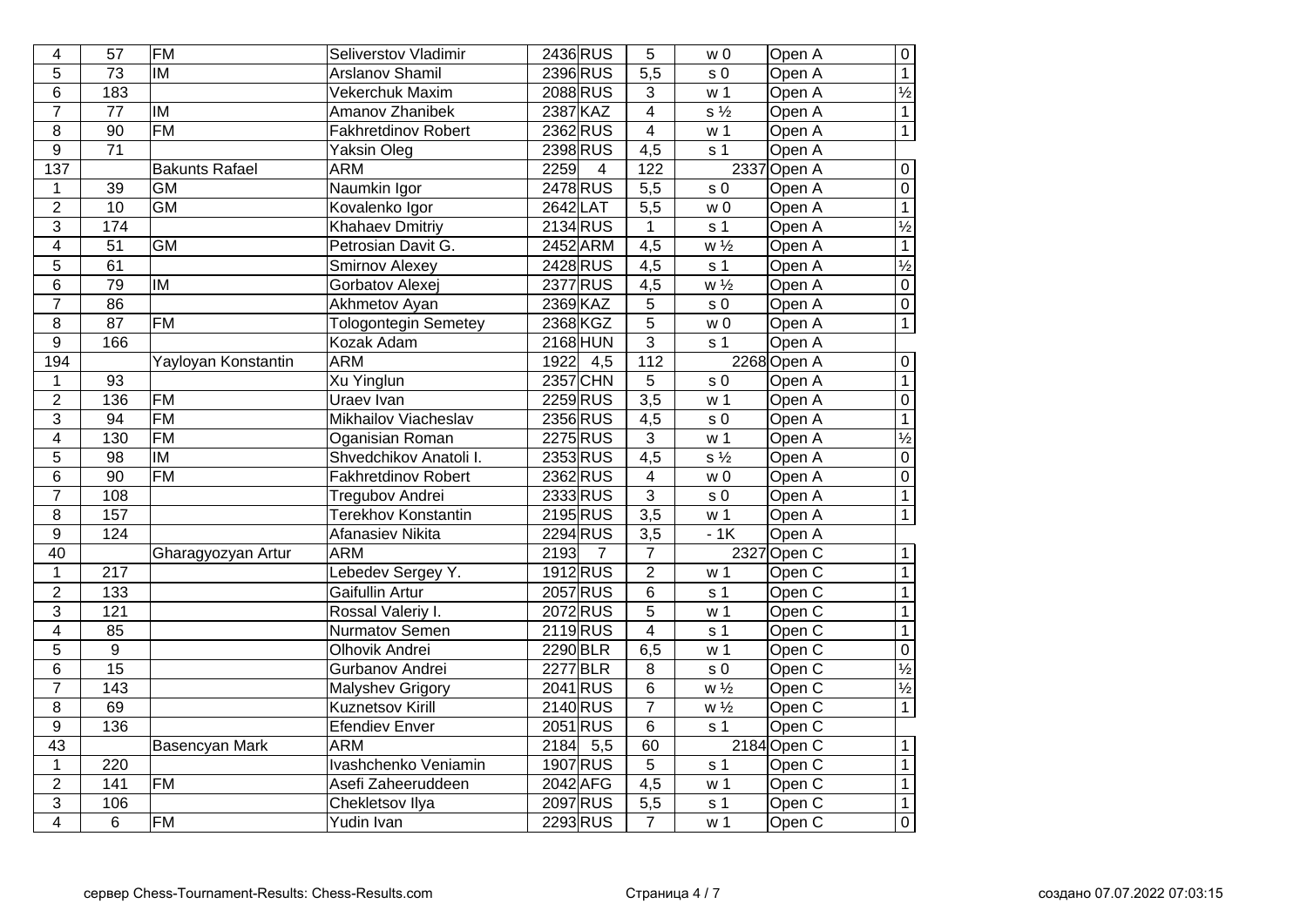| 5              | $\overline{12}$  | <b>FM</b>               | <b>Kruchev Boris</b>      | 2281 RUS                 | $\overline{7}$   | s <sub>0</sub>              | Open C            | $\overline{1}$           |
|----------------|------------------|-------------------------|---------------------------|--------------------------|------------------|-----------------------------|-------------------|--------------------------|
| 6              | $\frac{216}{ }$  |                         | Galishnikov Yuri          | 1912 RUS                 | $\overline{4,5}$ | w <sub>1</sub>              | Open <sub>C</sub> | $\overline{0}$           |
| $\overline{7}$ | $\overline{16}$  |                         | Pankratov A.              | 2273 RUS                 | $\overline{7}$   | s <sub>0</sub>              | Open <sub>C</sub> | $\overline{0}$           |
| 8              | 133              |                         | Gaifullin Artur           | 2057 RUS                 | 6                | W <sub>0</sub>              | Open C            | $\frac{1}{2}$            |
| 9              | 119              |                         | Kruzhilin Aleksey         | 2074 RUS                 | $\overline{5,5}$ | $s\frac{1}{2}$              | Open C            |                          |
| 49             |                  | Minasyan Arnold         | <b>ARM</b>                | 2170<br>7                | 13               |                             | 2365 Open C       | $\mathbf{1}$             |
| $\mathbf 1$    | 225              |                         | Mokshanov Igor            | 1903 RUS                 | $\overline{3}$   | w <sub>1</sub>              | Open C            | $\overline{1}$           |
| $\overline{2}$ | 146              |                         | <b>Goltsev Dmitry</b>     | 2037 RUS                 | 4,5              | s <sub>1</sub>              | Open C            | $\overline{1}$           |
| $\overline{3}$ | 159              |                         | Shadrin Anton             | 2002 RUS                 | $\sqrt{5}$       | w <sub>1</sub>              | Open C            | $\overline{0}$           |
| $\overline{4}$ | $\overline{11}$  | <b>FM</b>               | Cherepanov Vladislav      | 2283 RUS                 | $\overline{7}$   | s <sub>0</sub>              | Open C            | $\overline{1}$           |
| 5              | 156              |                         | Zhuk Valeriy              | 2017 RUS                 | $\overline{4,5}$ | w <sub>1</sub>              | Open C            | $\overline{1}$           |
| $\overline{6}$ | $\overline{7}$   | $\overline{\mathsf{M}}$ | Malinin Yuri              | 2290 RUS                 | $\overline{6}$   | s <sub>1</sub>              | Open C            | $\frac{1}{2}$            |
| $\overline{7}$ | $\overline{18}$  | FM                      | Samojlov Anton            | 2268 RUS                 | $\overline{6}$   | $\overline{s\frac{1}{2}}$   | Open C            | $\overline{1}$           |
| 8              | $\overline{24}$  | <b>WIM</b>              | Ivkina Olga               | 2233 RUS                 | 6,5              | w <sub>1</sub>              | Open C            | $\frac{1}{2}$            |
| 9              | $\overline{16}$  |                         | Pankratov A.              | 2273 RUS                 | $\overline{7}$   | $s\frac{1}{2}$              | Open C            |                          |
| 208            |                  | Danielyan Vahe          | <b>ARM</b>                | 1931<br>4,5              | 179              |                             | 1626 Open C       | $\boldsymbol{0}$         |
| $\mathbf 1$    | 32               |                         | <b>Tsapulin Anatoly</b>   | 2216 RUS                 | 6,5              | s <sub>0</sub>              | Open C            | $\overline{1}$           |
| $\overline{2}$ | $\overline{304}$ |                         | Vezhnyaev Mikhail         | 1511 RUS                 | $\overline{1,5}$ | w <sub>1</sub>              | Open <sub>C</sub> | $\overline{0}$           |
| 3              | $\overline{98}$  |                         | Francuzov Alexander       | 2110UKR                  | 6                | s <sub>0</sub>              | Open <sub>C</sub> | $\frac{1}{2}$            |
| $\overline{4}$ | $\overline{311}$ |                         | Azarchuk Anna             | <b>ORUS</b>              | $\overline{4,5}$ | $w\frac{1}{2}$              | Open C            | $\overline{1}$           |
| $\overline{5}$ | 330              |                         | Minashkin Sergey          | <b>ORUS</b>              | $\overline{4}$   | s <sub>1</sub>              | Open C            | $\overline{0}$           |
| $\overline{6}$ | $\overline{121}$ |                         | Rossal Valeriy I.         | 2072RUS                  | $\overline{5}$   | s <sub>0</sub>              | Open C            | $\overline{1}$           |
| $\overline{7}$ | 286              |                         | Shabunova Ekaterina       | 1694 RUS                 | $\overline{3}$   | $\overline{w}$ 1            | Open C            | $\overline{0}$           |
| $\overline{8}$ | 148              |                         | <b>Tyurikov Ivan</b>      | 2033 RUS                 | $\overline{5,5}$ | $\overline{w}$ 0            | Open C            | $\overline{1}$           |
| $\overline{9}$ | 348              |                         | Zhanazarov Iskander       | 0KAZ                     | $\overline{3,5}$ | s <sub>1</sub>              | Open C            |                          |
| 238            |                  | Hakobyan Romik          | <b>ARM</b>                | 1863<br>$\overline{5,5}$ | 101              |                             | 1918 Open C       | $\overline{0}$           |
| 1              | 61               |                         | <b>Borisovsky Viktor</b>  | 2150 RUS                 | $\overline{5,5}$ | s <sub>0</sub>              | Open C            | $\overline{0}$           |
| $\overline{2}$ | 332              |                         | Narinian Tigran           | 0RUS                     | $\overline{3}$   | w <sub>0</sub>              | Open C            | $\overline{1}$           |
| $\overline{3}$ | $\overline{304}$ |                         | Vezhnyaev Mikhail         | 1511 RUS                 | $\overline{1,5}$ | s <sub>1</sub>              | Open <sub>C</sub> | $\overline{0}$           |
| $\overline{4}$ | $\overline{58}$  |                         | <b>Dikarev Oleg</b>       | $2151$ RUS               | $\overline{5}$   | $\overline{s}$ <sub>0</sub> | Open C            | $\overline{1}$           |
| 5              | 299              |                         | <b>Kuzmishin Leonid</b>   | 1591 RUS                 | $\overline{4}$   | w <sub>1</sub>              | Open C            | $\overline{\frac{1}{2}}$ |
| $\overline{6}$ | 155              |                         | Selivanov Ivan            | 2018 RUS                 | $\overline{4,5}$ | $W\frac{1}{2}$              | Open <sub>C</sub> | $\overline{1}$           |
| $\overline{7}$ | $\overline{141}$ | <b>FM</b>               | Asefi Zaheeruddeen        | 2042 AFG                 | $\overline{4,5}$ | s <sub>1</sub>              | Open C            | $\overline{1}$           |
| $\overline{8}$ | 166              |                         | <b>Skurihin Roman</b>     | 1990 RUS                 | $\overline{3,5}$ | w <sub>1</sub>              | Open <sub>C</sub> | $\overline{1}$           |
| $\overline{9}$ | 109              |                         | Andronov Ilya             | 2090 RUS                 | $\overline{4,5}$ | $\overline{s}$ 1            | Open C            |                          |
| $\overline{9}$ | <b>GM</b>        | Andriasian Zaven        | <b>ARM</b>                | $-4,5$<br>2611           | $\overline{4}$   |                             | 2517 Open F       | $\overline{0}$           |
| $\mathbf 1$    | 2                | <b>GM</b>               | Dragun Kamil              | 2517 POL                 | $\overline{3,5}$ | s <sub>0</sub>              | Open F            | $\overline{\frac{1}{2}}$ |
| $\overline{2}$ | $\overline{3}$   | GM                      | Bajarani Ulvi             | 2504 AZE                 | 3                | $\overline{w\frac{1}{2}}$   | Open F            | $\frac{1}{2}$            |
| $\overline{3}$ | $\overline{4}$   | $\overline{\mathsf{I}}$ | <b>Bernadskiy Vitaliy</b> | 2565 UKR                 | $\overline{3,5}$ | $\overline{s\frac{1}{2}}$   | Open F            | $\overline{0}$           |
| $\overline{4}$ | $\overline{5}$   | <b>IM</b>               | <b>Artemiev Vladislav</b> | 2595 RUS                 | $\overline{8}$   | $\overline{w}$ 0            | Open F            | $\frac{1}{2}$            |
| $\overline{5}$ | $\overline{6}$   | <b>GM</b>               | Eliseev Urii              | 2549 RUS                 | $\overline{4,5}$ | $\overline{s\frac{1}{2}}$   | Open <sub>F</sub> | $\overline{1}$           |
|                |                  |                         |                           |                          |                  |                             |                   |                          |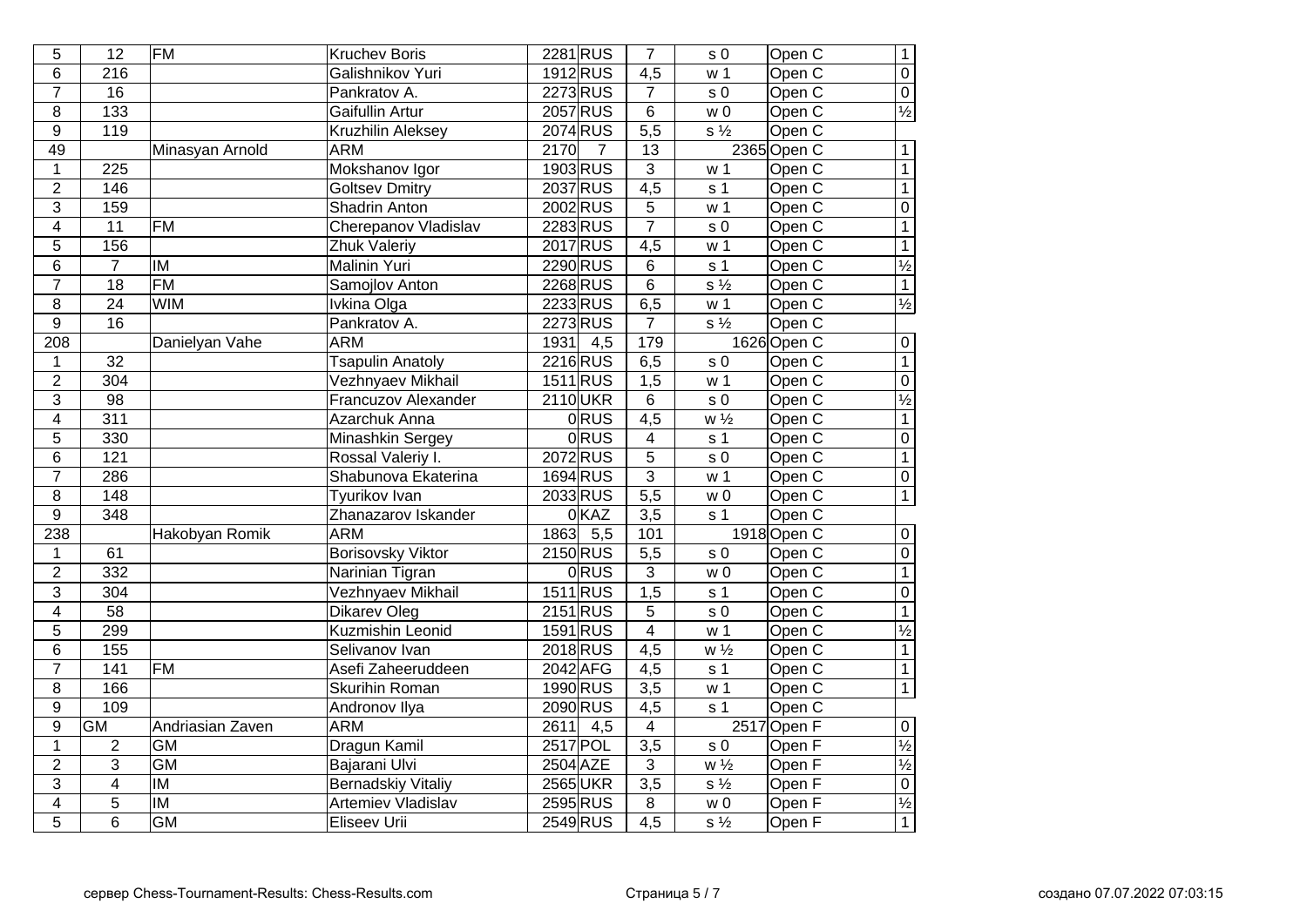| 6                | $\overline{7}$  | <b>IM</b>        | Vavulin Maksim           |      | 2390 RUS             | $\overline{3,5}$        | w <sub>1</sub>            | Open $\overline{F}$ | $\overline{0}$           |
|------------------|-----------------|------------------|--------------------------|------|----------------------|-------------------------|---------------------------|---------------------|--------------------------|
| $\overline{7}$   | $\overline{8}$  | IM               | <b>Stukopin Andrey</b>   |      | 2517 RUS             | 6                       | s <sub>0</sub>            | Open F              | $\overline{1}$           |
| 8                | $\overline{10}$ | <b>GM</b>        | <b>Belous Vladimir</b>   |      | 2569 RUS             | $\overline{6}$          | s <sub>1</sub>            | Open F              | $\overline{1}$           |
| $\overline{9}$   | $\mathbf{1}$    | $\overline{FM}$  | <b>Gordievsky Dmitry</b> |      | 2444 RUS             | 2,5                     | $\overline{w}$ 1          | Open F              |                          |
| 16               |                 | Davtyan Artur    | <b>ARM</b>               | 1816 | 6,5                  | 7                       |                           | 1668 Open H Boys13  | $\mathbf{1}$             |
| $\mathbf 1$      | 69              |                  | Kononenko Artem          |      | 700 RUS              | $\overline{4,5}$        | s <sub>1</sub>            | Open H Boys13       | $\overline{1}$           |
| $\overline{2}$   | $\overline{90}$ |                  | Bigvava Roland           |      | 700 RUS              | $\overline{5,5}$        | w <sub>1</sub>            | Open H Boys13       | $\overline{1}$           |
| $\overline{3}$   | $\overline{2}$  |                  | Roshka Yevgeniy          |      | 1961 UKR             | $\overline{7}$          | w <sub>1</sub>            | Open H Boys13       | $\overline{0}$           |
| $\overline{4}$   | $\overline{97}$ |                  | Moiseev Danila           |      | 1799 RUS             | 7,5                     | s <sub>0</sub>            | Open H Boys13       | $\overline{1}$           |
| 5                | 60              |                  | Zaozerskih Sergey        |      | 800 RUS              | 5                       | w <sub>1</sub>            | Open H Boys13       | $\overline{1}$           |
| $6\phantom{1}$   | 10              |                  | Anikin Igor              |      | 1845 RUS             | $\frac{5}{6}$           | s <sub>1</sub>            | Open H Boys13       | $\overline{1}$           |
| $\overline{7}$   | $\overline{12}$ |                  | <b>Umbetov Kazybek</b>   |      | 1836 KAZ             |                         | w <sub>1</sub>            | Open H Boys13       | $\frac{1}{2}$<br>0       |
| $\bf 8$          | $\overline{1}$  |                  | Konaplev Anton           |      | 2008 RUS             | $\overline{7}$          | $\overline{s\frac{1}{2}}$ | Open H Boys13       |                          |
| $\overline{9}$   | $\overline{6}$  |                  | Nerushev Arseniy         |      | 1872 RUS             | $\overline{7}$          | W <sub>0</sub>            | Open H Boys13       |                          |
| 101              |                 | Sayan Hakob      | <b>ARM</b>               | 800  | 5                    | $\overline{37}$         |                           | 1221 Open H Boys13  | $\overline{0}$           |
| $\mathbf{1}$     | 45              |                  | Kochenko Ilya            |      | 800 RUS              | $\overline{5}$          | s <sub>0</sub>            | Open H Boys13       | $\overline{1}$           |
| $\overline{2}$   | 65              |                  | <b>Gorskiy Alexander</b> |      | 700 RUS              | $\overline{3}$          | w <sub>1</sub>            | Open H Boys13       | $\mathbf{1}$             |
| $\overline{3}$   | $\overline{55}$ |                  | <b>Shoshin Boris</b>     |      | 800 RUS              | $\overline{5,5}$        | s <sub>1</sub>            | Open H Boys13       | $\overline{0}$           |
| $\overline{4}$   | $\overline{28}$ |                  | Dobrynin Yaroslav        |      | 1655 RUS             | $\overline{5}$          | W <sub>0</sub>            | Open H Boys13       | $\overline{1}$           |
| $\overline{5}$   | $\overline{53}$ |                  | Schelkanov Danila        |      | 800 RUS              | $\overline{\mathbf{4}}$ | s <sub>1</sub>            | Open H Boys13       | $\frac{1}{2}$<br>0       |
| $\,6$            | $\overline{25}$ |                  | <b>Ashrapov Daler</b>    |      | 1717 RUS             | $\overline{5}$          | $w\frac{1}{2}$            | Open H Boys13       |                          |
| $\overline{7}$   | $\overline{26}$ |                  | <b>Gorshkov Nikita</b>   |      | 1704 RUS             | $\overline{6,5}$        | s <sub>0</sub>            | Open H Boys13       | $\overline{1}$           |
| $\overline{8}$   | $\overline{54}$ |                  | Shapurov Nikolay         |      | 800 RUS              | 4,5                     | w <sub>1</sub>            | Open H Boys13       | $\overline{\frac{1}{2}}$ |
| $\overline{9}$   | $\overline{32}$ |                  | Yasinovskiy Aleksandr    |      | 1630 RUS             | $\overline{5}$          | $\overline{s\frac{1}{2}}$ | Open H Boys13       |                          |
| $\overline{122}$ |                 | Galoyan Ruben    | <b>ARM</b>               | 800  | $\overline{5,5}$     | $\overline{38}$         |                           | 813 Open H Boys9    | $\mathbf{1}$             |
| $\mathbf 1$      | 42              |                  | Kalashnikov Alexey       |      | 700 RUS              | 4,5                     | w <sub>1</sub>            | Open H Boys9        | $\overline{\frac{1}{2}}$ |
| $\overline{2}$   | $\overline{21}$ |                  | <b>Shapurov Yury</b>     |      | 800 RUS              | 4,5                     | $s\frac{1}{2}$            | Open H Boys9        | $\overline{1}$           |
| $\overline{3}$   | $\overline{35}$ |                  | Davidyan Vladimir        |      | 700 RUS              | $\overline{5}$          | w <sub>1</sub>            | Open H Boys9        | $\overline{0}$           |
| $\overline{4}$   | $\overline{17}$ |                  | Romanov Dmitrii          |      | 800 RUS              | $\overline{7}$          | s <sub>0</sub>            | Open H Boys9        | $\overline{1}$           |
| $\overline{5}$   | $\overline{28}$ |                  | Alandarenko Evgeny       |      | 700 RUS              | $\overline{5}$          | s <sub>1</sub>            | Open H Boys9        | $\overline{0}$           |
| $\overline{6}$   | $\overline{20}$ |                  | Safin Robert             |      | 800 RUS              | $\overline{5,5}$        | $\overline{w}$ 0          | Open H Boys9        | $\frac{1}{\frac{1}{2}}$  |
| $\overline{7}$   | $\overline{36}$ |                  | <b>Dokshin Dmitriy</b>   |      | 700 RUS              | $\overline{4,5}$        | s <sub>1</sub>            | Open H Boys9        |                          |
| 8                | $\overline{49}$ |                  | Perov Alexandar          |      | 700 RUS              | $\overline{6}$          | $w\frac{1}{2}$            | Open H Boys9        | $\overline{\frac{1}{2}}$ |
| $\overline{9}$   | $\overline{29}$ |                  | Anikin Georgij           |      | $\overline{700}$ RUS | $\overline{5,5}$        | $\overline{s\frac{1}{2}}$ | Open H Boys9        |                          |
| $\overline{8}$   |                 | Grigoryan Arpine | <b>ARM</b>               | 1710 | $\overline{7}$       | $\overline{2}$          |                           | 1721 Open H Girls13 | $\mathbf{1}$             |
| $\mathbf 1$      | 33              |                  | Polomoshnova Mariya      |      | 700 RUS              | $\overline{3,5}$        | w <sub>1</sub>            | Open H Girls13      | $\overline{1}$           |
| $\overline{2}$   | $\overline{20}$ |                  | <b>Belkina Kristina</b>  |      | 800 RUS              | $\overline{4,5}$        | s <sub>1</sub>            | Open H Girls13      | $\overline{1}$           |
| 3                | $\mathbf 1$     |                  | Kochukova Anna           |      | 1869 RUS             | 6,5                     | w <sub>1</sub>            | Open H Girls13      | $\mathbf{1}$             |
| $\overline{4}$   | $\overline{7}$  |                  | Spiridonova Yana         |      | 1711RUS              | 6,5                     | $\overline{s}$ 1          | Open H Girls13      | $\frac{1}{2}$            |
| $\overline{5}$   | $\overline{11}$ |                  | Filippova Darya          |      | 1639 RUS             | $\overline{7}$          | $\overline{w\frac{1}{2}}$ | Open H Girls13      | $\overline{1}$           |
| $\overline{6}$   | $\overline{14}$ |                  | Shpanko Nadiia           |      | <b>1585UKR</b>       | $\overline{5,5}$        | s <sub>1</sub>            | Open H Girls13      | $\overline{1}$           |